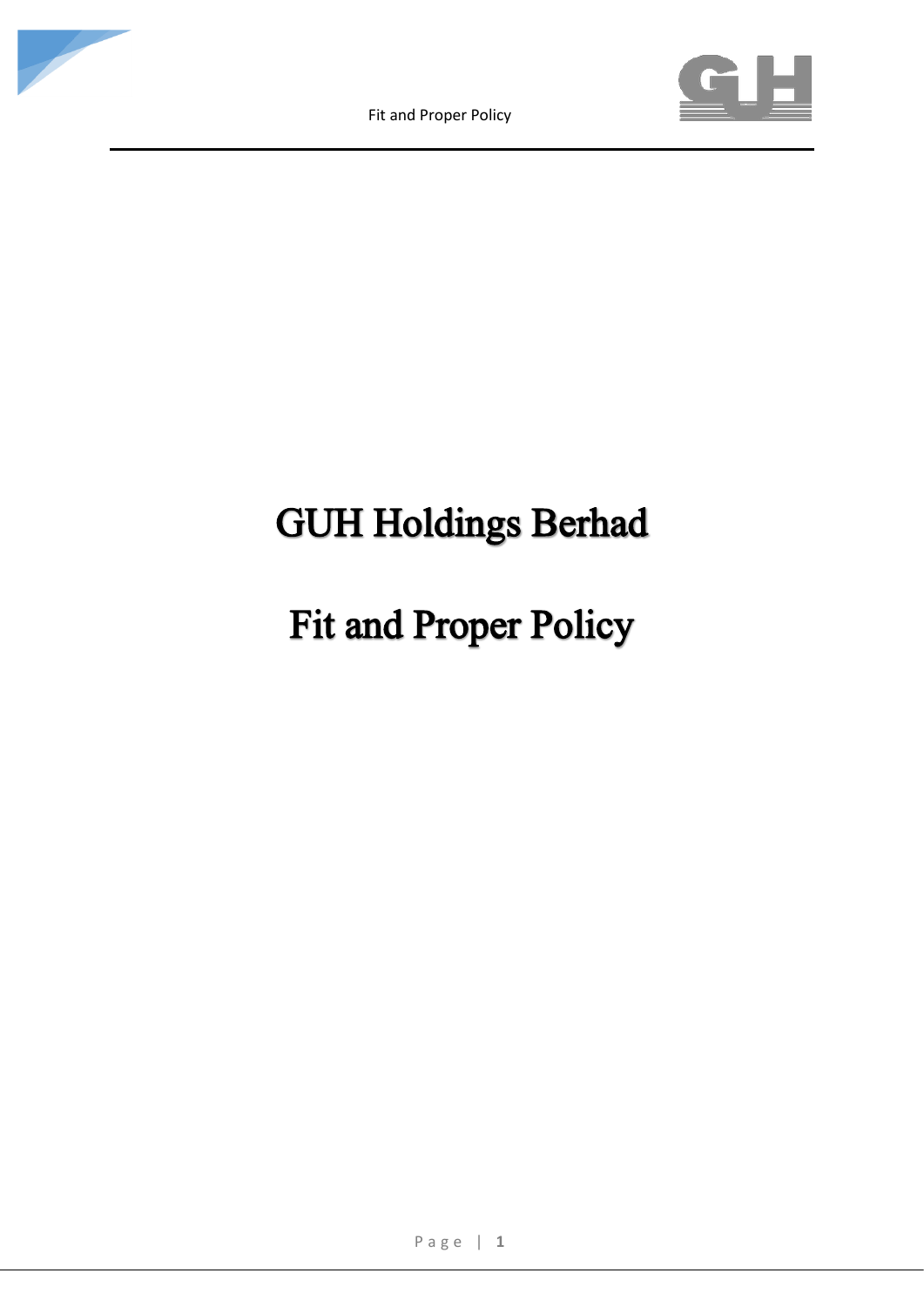

# *Table of Contents*

|                | Part 1: Introduction                           |   |
|----------------|------------------------------------------------|---|
| 1A             | Policy Statement                               | 3 |
| 1B             | <b>Objectives</b>                              | 3 |
| 1 <sup>C</sup> | Responsibility of Board and NC                 | 3 |
|                | Part 2: Fit and Proper Criteria and Assessment |   |
| 2A             | Character and Integrity                        | 4 |
| 2B             | <b>Experience and Competence</b>               |   |
| 2C             | Time and Commitment                            |   |
|                | Part 3: Review of the Policy                   |   |
| 3A             | General                                        |   |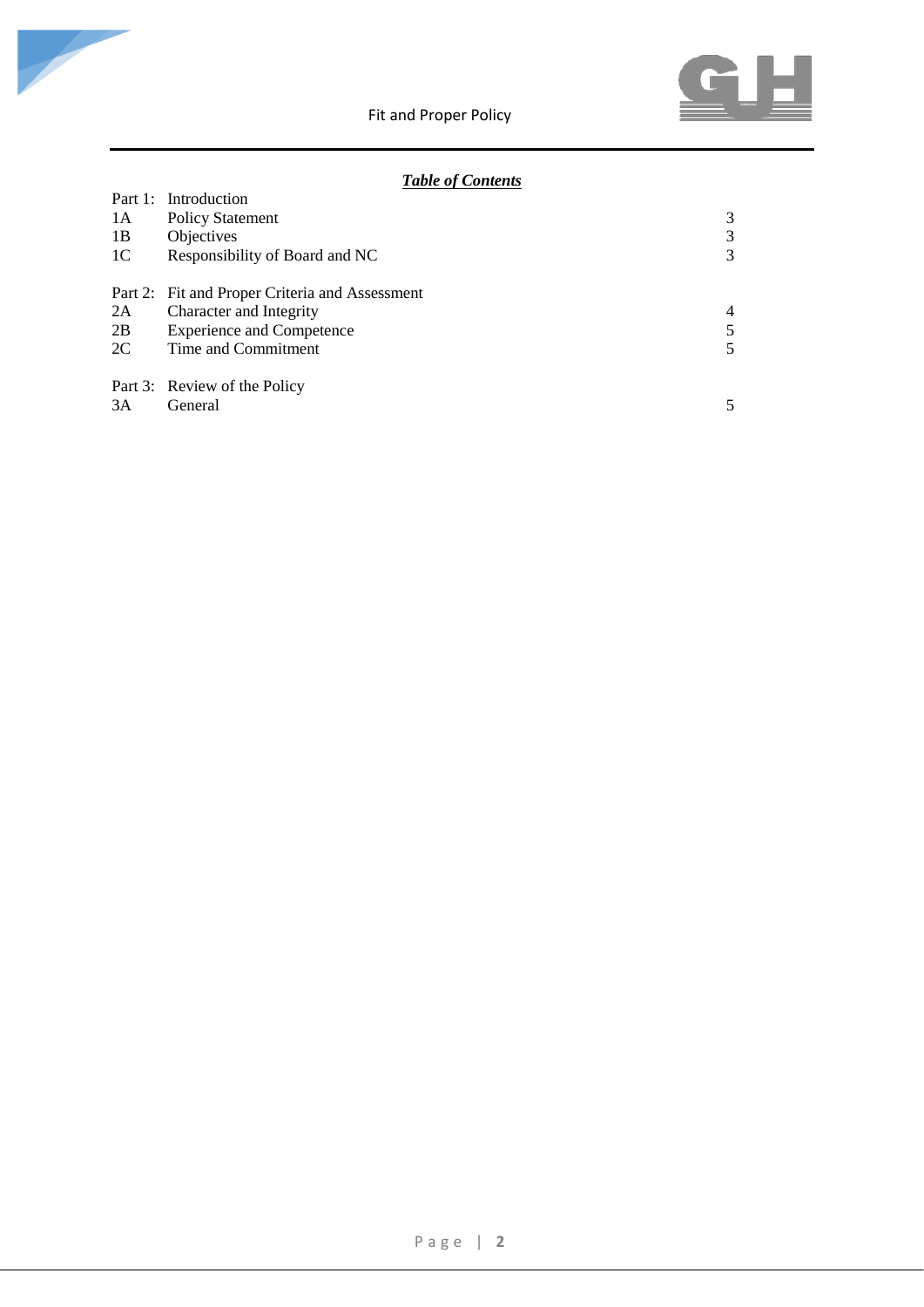

# **Part 1 Introduction** *\_\_\_\_\_\_\_\_\_\_\_\_\_\_\_\_\_\_\_\_\_\_\_\_\_\_\_\_\_\_\_\_\_\_\_\_\_\_\_\_\_\_\_\_\_\_\_\_\_\_\_\_\_\_\_\_\_\_\_\_\_\_\_\_\_\_\_\_\_\_\_\_\_\_\_\_\_\_\_\_\_\_*

**\_\_\_\_\_\_\_\_\_\_\_\_\_\_\_\_\_\_\_\_\_\_\_\_\_\_\_\_\_\_\_\_\_\_\_\_\_\_\_\_\_\_\_\_\_\_\_\_\_\_\_\_\_\_\_\_\_\_\_\_\_\_\_\_\_\_\_\_\_\_\_\_\_\_\_\_\_\_\_\_**

#### **1A Policy Statement**

The adoption of this Fit and Proper Policy by the Board of Directors ("Board") and Nomination Committee ("NC") is to:

- a) ensure that the overall quality and integrity of Directors are up to expectations;
- b) promote greater transparency on the criteria for the appointment of Board members; and
- c) ensure compliance with the relevant provisions of the Main Market Listing Requirements of Bursa Malaysia Securities Berhad and the Malaysian Code on Corporate Governance 2021.

#### **1B Objectives**

- a) Set out the fit and proper criteria pertaining to the appointment or re-appointment of Directors;
- b) Ensure that the Company's Directors possess the required integrity, competency and commitment to effectively discharge their roles; and
- c) Act as a guide to the Board and NC in assessing the candidates prior to the appointment or re-appointment of Directors onto the Board.

#### **1C Responsibility of Board and NC**

- a) The NC is primarily responsible to ensure that the fit and proper assessments set out in this policy are carried out effectively for all Board members. The Board shall review the NC's assessment to ensure that all Directors are fit and proper and have the necessary integrity, competency and commitment to effectively execute his or her roles.
- b) The NC is responsible to lead the review of the appropriate skills, experience and characteristics required of Board members.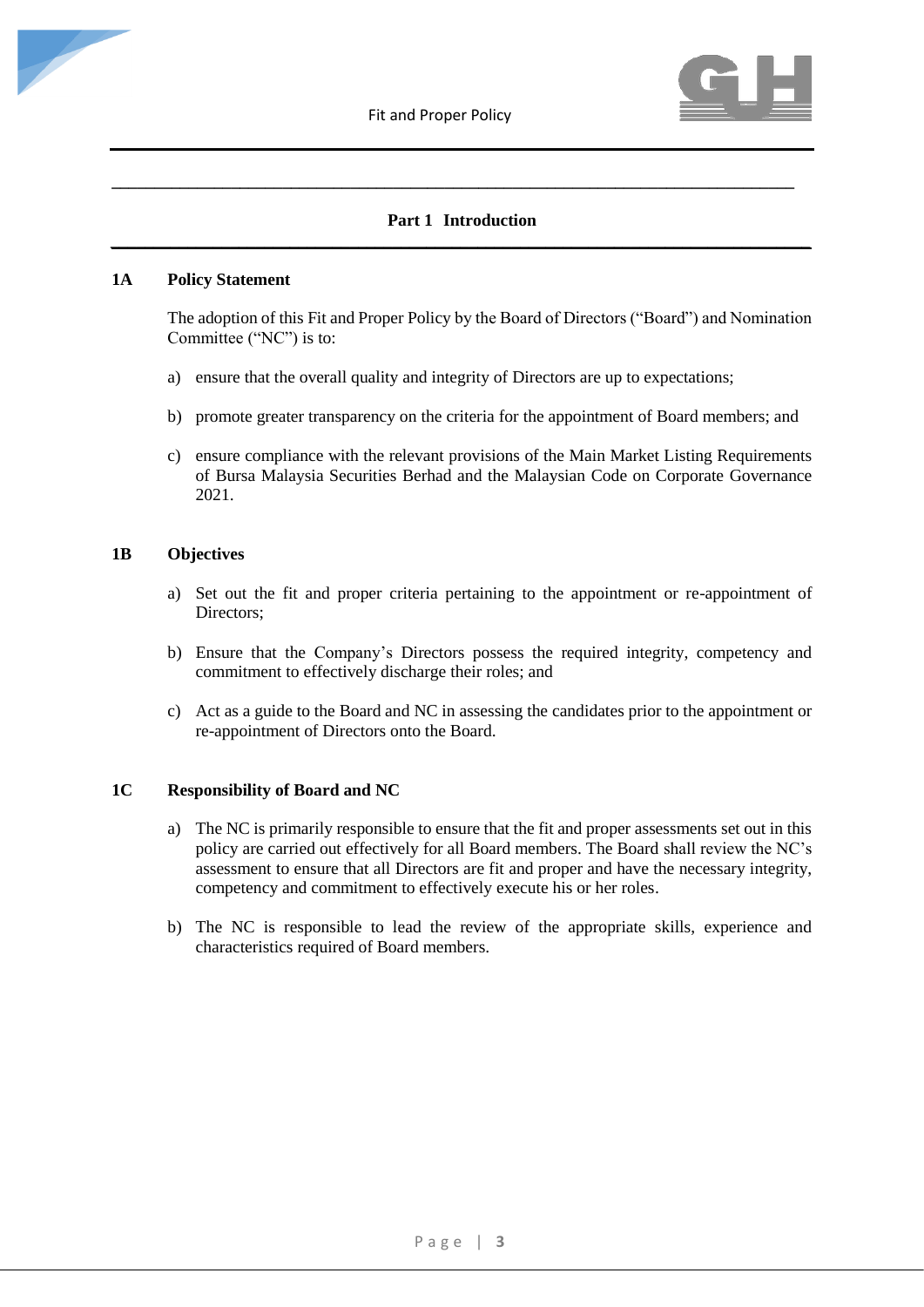

# **Part 2 Fit and Proper Criteria and Assessment \_\_\_\_\_\_\_\_\_\_\_\_\_\_\_\_\_\_\_\_\_\_\_\_\_\_\_\_\_\_\_\_\_\_\_\_\_\_\_\_\_\_\_\_\_\_\_\_\_\_\_\_\_\_\_\_\_\_\_\_\_\_\_\_\_\_\_\_\_\_\_\_\_\_\_\_\_\_\_\_\_\_**

\_\_\_\_\_\_\_\_\_\_\_\_\_\_\_\_\_\_\_\_\_\_\_\_\_\_\_\_\_\_\_\_\_\_\_\_\_\_\_\_\_\_\_\_\_\_\_\_\_\_\_\_\_\_\_\_\_\_\_\_\_\_\_\_\_\_\_\_\_\_\_\_\_\_\_\_\_\_\_\_\_

## **2A Character and Integrity**

In evaluating the personal qualities of Directors, the matters that need to be considered are including, but not limited to the following:

## **a) Probity**

- whether the person is in compliance with legal obligations, regulatory requirements and professional standards;
- whether the person has not been obstructive, misleading or untruthful in dealings with regulatory bodies or a court; and
- whether the person is free from any business or other relationship which could materially pose a conflict of interest or interfere with the exercise of his judgement when acting in the capacity of a Director which would be disadvantageous to the Company.

## **b) Personal Integrity**

- whether the person has not been committed or participated in any business practices which are deceitful, oppressive, improper (whether unlawful or not), which otherwise reveal discredit on his professional conduct;
- whether the person's service contract(s) have not been terminated in the past due to concerns on personal integrity; and
- whether the person has not been contravened any requirements imposed by authorities or bodies or failed to uphold any professional or ethical standards issued.

## **c) Financial Integrity**

- whether the person has demonstrated ability to fulfill personal financial obligations as and when they fall due;
- whether the person has satisfactorily managed personal debts or financial affairs; and
- whether the person has not filed for bankruptcy and has not had any bankruptcy petition against him allowed.

# **d) Reputation**

- whether the person has a good repute in the financial and business community;
- whether the person has not been subjected in civil or criminal proceedings or enforcement action, in managing or governing an entity in the past; and
- whether the person has not been involved in the management of a business or company has failed whereby the failure is originated in part of deficiencies of its management.